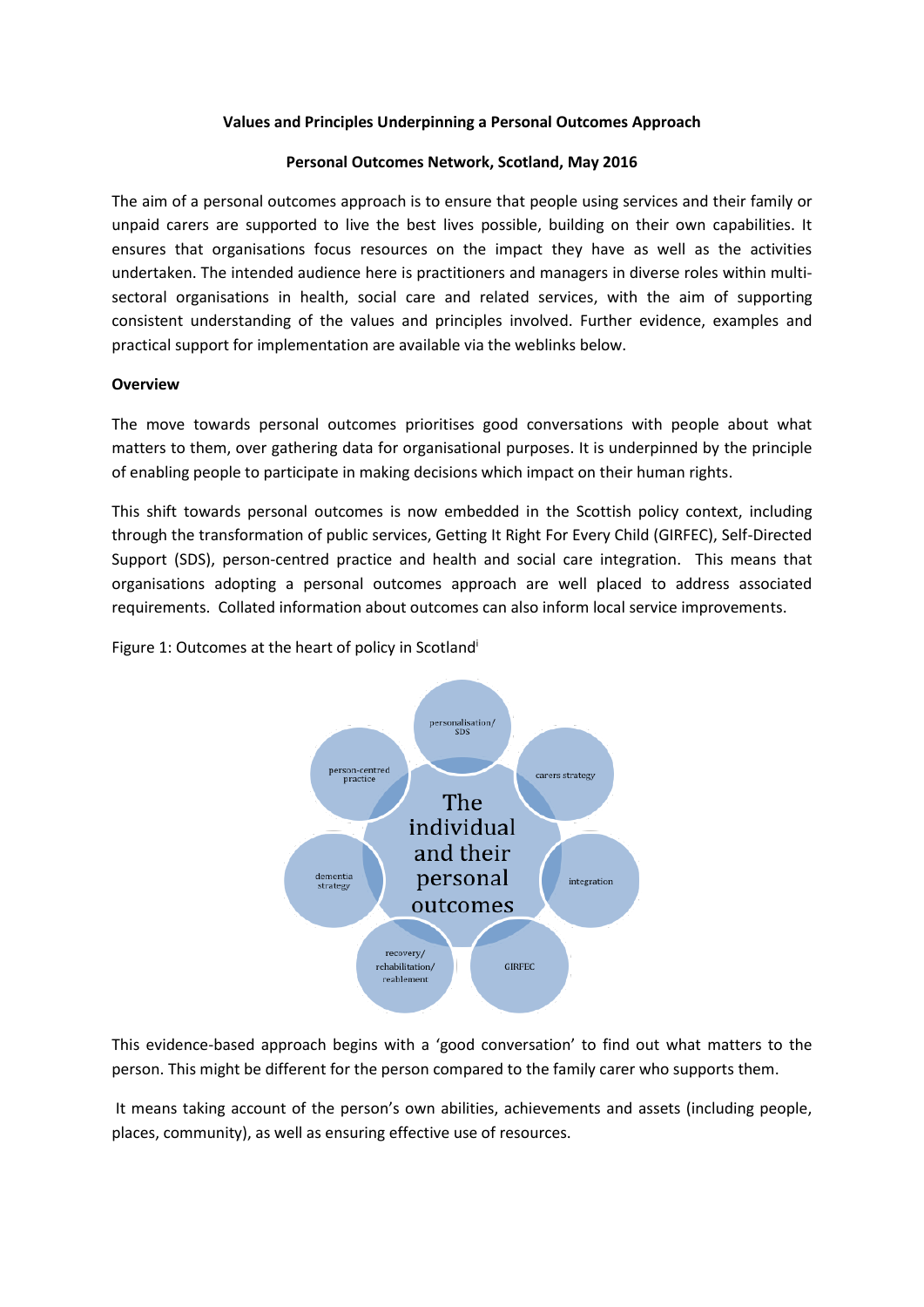A key shift is to start by identifying what the person wants to achieve, and then thinking through how to achieve that outcome.

This means thinking through 'why' something is important as well as any action required. Ultimately, the focus on personal outcomes provides opportunities for the person to reflect on their own life, reduce the assumptions made by others and improve understanding between all involved.



Figure 1: Triad of Understandingii

The components of a personal outcomes approach have been defined as engagement, recording and use of information<sup>ii</sup>. Each component requires attention in its own right, but the feedback loop between frontline practice and organisational use of information is important to realise the benefits. Learning from the Meaningful and Measurable project has demonstrated that with regard to using information, and particularly for understanding performance, the focus should start with what is important to the person, with relevant recorded information feeding up to meet other information requirements. Ideally measures should flow as a by-product of good conversations, rather than high level measures and information requirements restricting interactions (see links below).

| <b>Outcome level</b> | <b>Focus</b>                                                                                                                                                                | <b>Example</b>                                                                              |
|----------------------|-----------------------------------------------------------------------------------------------------------------------------------------------------------------------------|---------------------------------------------------------------------------------------------|
| Individual/personal  | Defined by the person as what is<br>important to them in life                                                                                                               | I want to be able to get back to the<br>bowling club to keep active and see<br>my friends   |
| Service/project      | Defined by a project or service as<br>a key focus to work towards with<br>people                                                                                            | We work with older people to improve<br>their mobility and ability to live<br>independently |
| Organisational       | Defined by a local authority, NHS<br>board or provider as a key area to<br>work towards. Will increasingly<br>be required to be defined across<br>organisational boundaries | We aim to maintain or improve the<br>quality of life of people using our<br>services        |

Table 1: From personal to national outcomes<sup>iv</sup>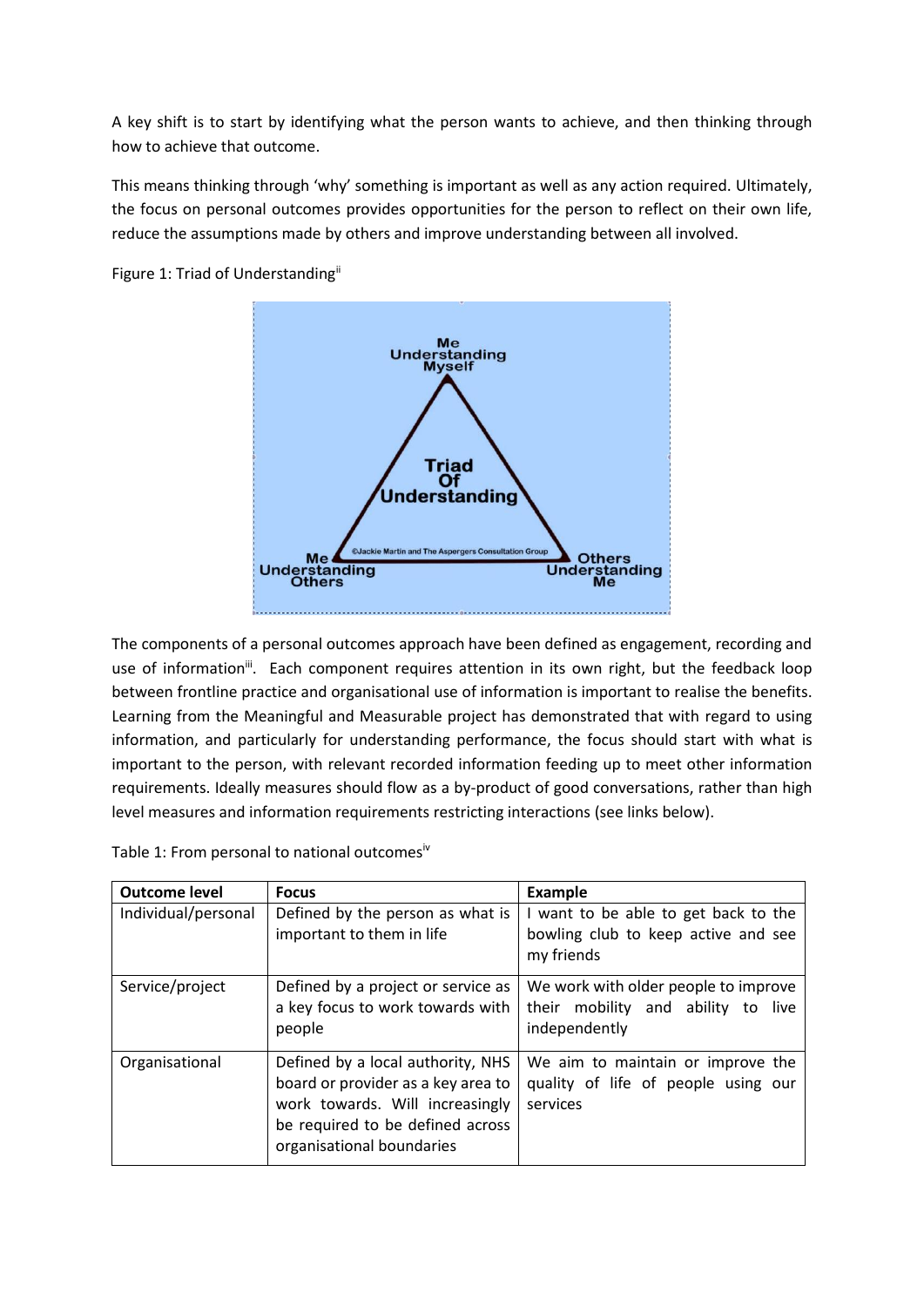| National |                 | Defined by Government to focus   Health and social care services are |
|----------|-----------------|----------------------------------------------------------------------|
|          | activity across | sectors and $ $ centred on helping to maintain or                    |
|          | organisations   | improve the quality of life of people                                |
|          |                 | who use those services                                               |

# **Values**

A personal outcomes approach can involve a rebalancing of the powerbase of relationships between the person and those individuals working with them. It emphasises individual strengths, capacities and resilience, and ensures that people can play the role that they want to in working towards their outcomes. This should be modelled by managers, in engaging with practitioners as individuals with strengths and capacities in routine interactions such as supervision, team meetings and continuing professional development.

Whilst building on good practice is key, focusing on outcomes also requires a 'culture shift.' Practitioners repeatedly identify that this supports practice that was undermined by a service driven approach to assessment and planning. Ownership is required at every level. Making the shift also requires the involvement of all partner agencies, which need to recognise and value each other's contribution, with several organisations sometimes contributing to the same outcome.

Focusing on outcomes can also support a shift from traditionally risk averse practices. This requires a balanced approach to risk, whereby reasonable risk-taking can be negotiated and agreed as part of the outcomes assessment process. Whilst there is also still a need to manage risk in some circumstances, organisations needs to have a clear mandate, to support the shift in practice.

The following principles can inform and guide successful implementation of outcomes in practice. It should be noted that although there are some variations in wording, these broadly align with the principles set out in the policies highlighted in figure 1. Readers are invited to explore the parallels between the principles below and those set out in the policies relevant to their area of interest.

# **Principles underpinning practice**

Integrity: Practitioners have identified that a focus on outcomes goes back to the basics of their professional skills and why they came into their jobs in the first place.

Relationships: Adopting a conversational and relationship centred approach to assessment allows for meaningful engagement, as compared to prescriptive, tick box, question and answer approaches.

Communication: Working with people with diverse communication styles shows that it is possible to identify outcomes using a range of information sources. This includes verbal and non-verbal communication from the person as well as historical records and the perspectives of paid and unpaid carers. The Right to Speak work on assistive and augmentative communication approaches supports this too.

Review: The extent to which outcomes have been achieved, the person's assets and the continuing relevance of services and supports can be revisited at review. This information will inform further improvement at both the individual and team and organisational levels.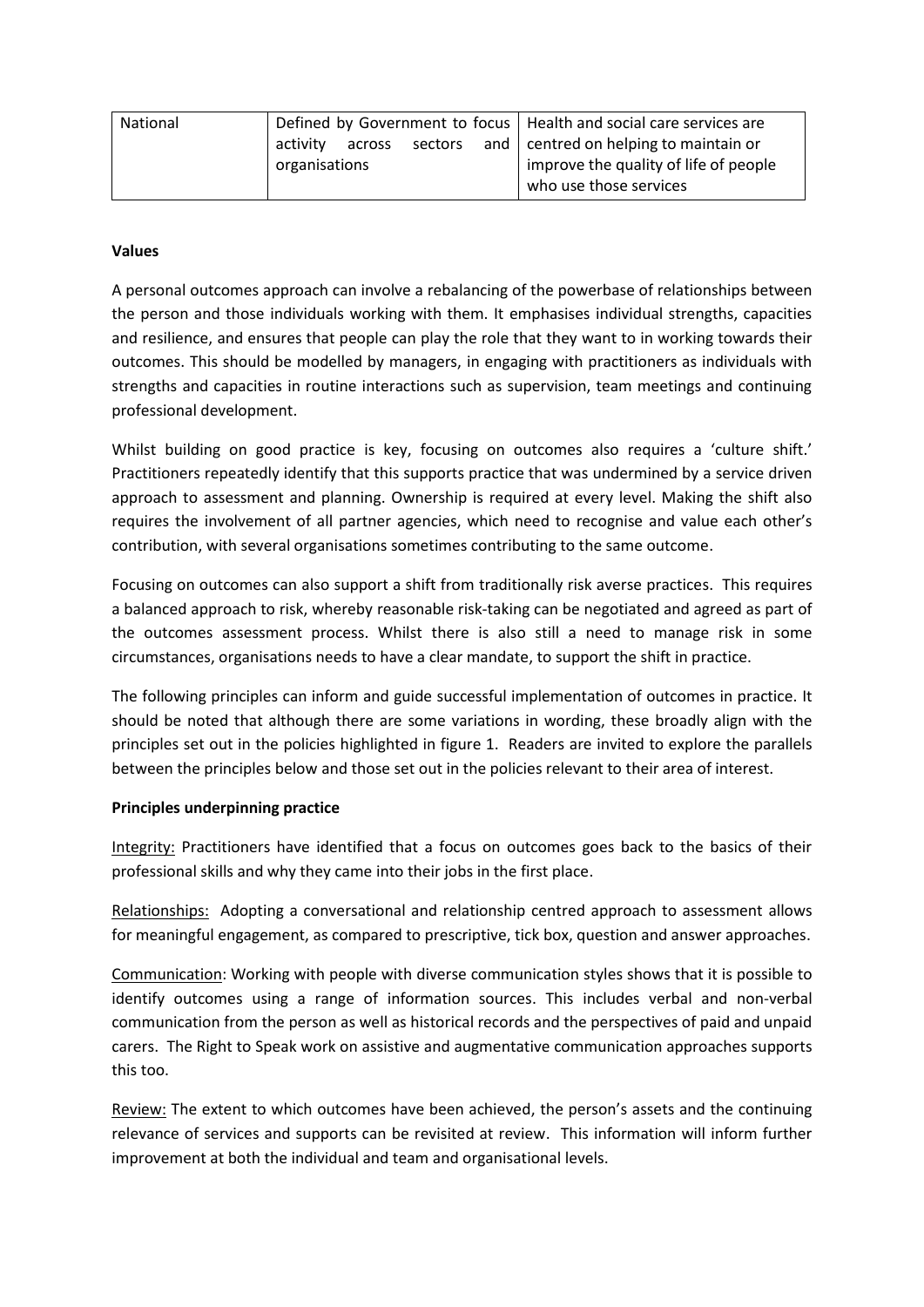Personal ownership: The approach relies on the analytical skills of professionals to bring together information from diverse sources, most importantly from the individual, who should retain ownership of the outcome, consistent with person centred practice.

Collaboration: Although an individual practitioner can adopt an outcomes approach to an extent, it is more likely to succeed if the practitioner is part of an outcomes focused team. Practitioners also need to be supported by their organisation.

Clarity: Where outcomes are clear and understood, and the assets and strengths of the person are clear and understood, then the rationale for any support/intervention also becomes clearer.

# **Principles underpinning organisational change**

An outcomes approach needs to be adopted by the whole organisation. Communication should be two way and central to the approach. Staff need to know not just that they have permission to practice differently, but that the information they gather will influence service developments.

Adopting this approach can require significant organisational change. It means considering the person in the context of their community. Staff development and supervision are also key. Additionally, there will be a requirement to review financial, planning and reporting systems, as well as the prioritisation of services

A successful outcomes approach requires that systems for collecting and analysing data are developed around practice and do not dictate and restrict practice.

Qualitative and quantitative information gathered on personal outcomes should be used to support, evidence and drive organisational change. Information can be used by partner organisations to identify whether and how they are delivering good outcomes, to understand what is and isn't working well and to further improve services.

Effective communication between all partners is required to support development of a shared vision, and goals, between agencies. Joint planning and commissioning approaches, explicitly focussed on improving personal outcomes, will set a context for realising these visions and goals.

### **Comparing service led and outcomes focused approaches**

The table below compares key features of service led and outcomes focused approaches. In reality, it is not always a case of either/or. For example, practitioners need to think about who they are working with and in what circumstances. In crisis situations, it may be appropriate to think of the person as someone who requires a service. In other situations it is more appropriate to think of a person with skills and experiences who can contribute to their own outcomes, including through supported self-management. Alongside that is the practitioner choice about who to be with that person, an expert or an enabler; recognising that it is sometimes necessary to move between roles (but that this should be a conscious choice), rather than assuming the default position of the expert. Outcome focused practice usually means starting in an enabling/facilitating role then identifying where professional expertise may be needed in contributing towards the outcomes.

Table 1: Summary of service led and outcomes focused practice/systems<sup>v</sup>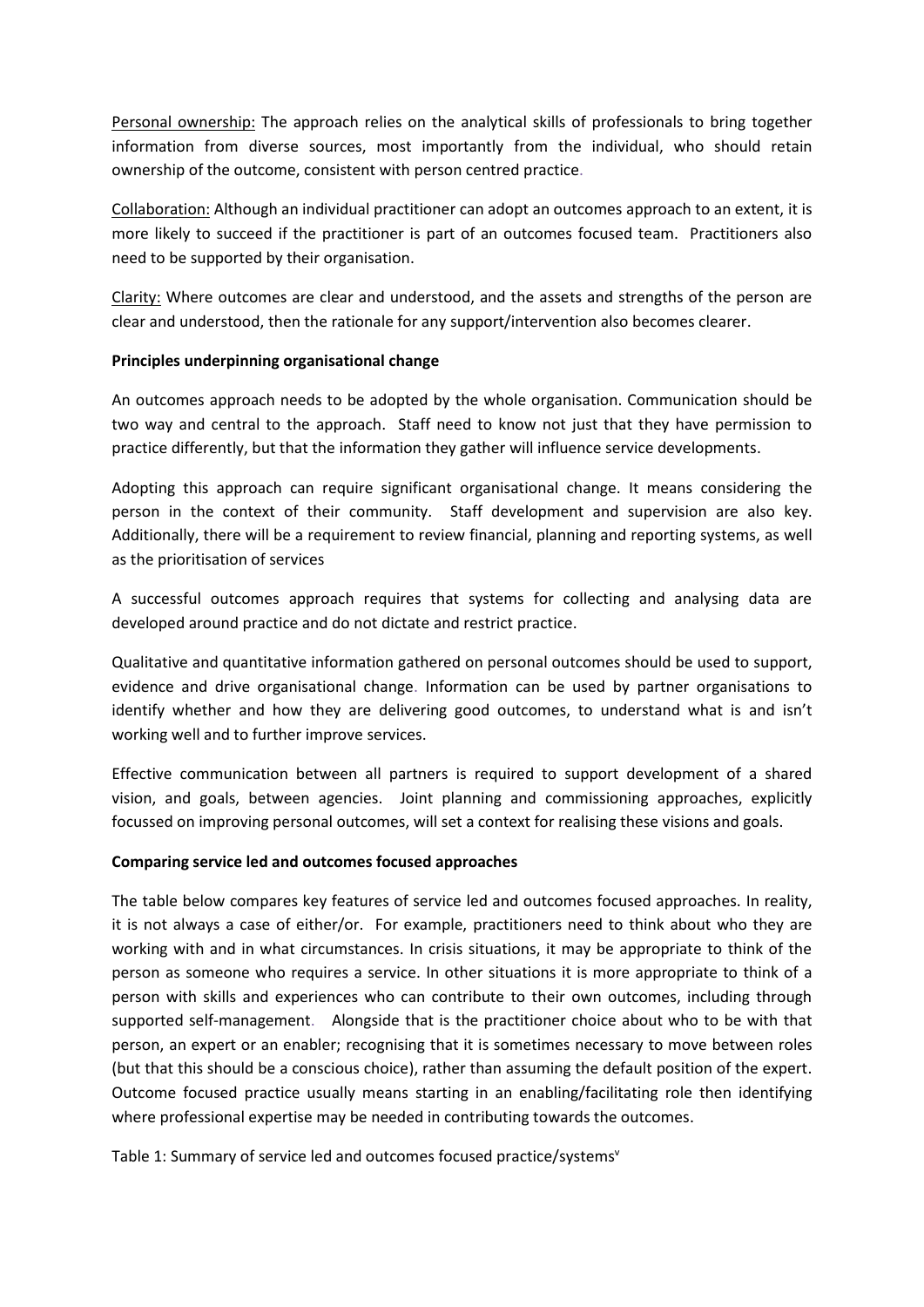|              | <b>Service Led</b>                     | Outcome focused/person centred                 |
|--------------|----------------------------------------|------------------------------------------------|
| Endpoint     | Delivery of service                    | Impact of plan                                 |
| Format       | Pre-determined question and            | Semi-structured conversation = open            |
|              | answer formats                         | questions                                      |
| Approach     | Obtaining information required for     | Skilled interaction including active listening |
|              | form filling = 'filtering' information | and reflecting back                            |
| Person       | Client, service user or patient who    | Person in their own right with skills, ability |
|              | receives services                      | and a role to play in achieving their outcomes |
| Practitioner | Expert                                 | <b>Enabler and partner</b>                     |
| <b>Focus</b> | Identify problems and deficits and     | Build on capacities and strengths towards      |
|              | match to a limited range of services   | creative solutions                             |
| Recording    | Tick box                               | Building towards a clear outcomes plan         |

The table points to constraints in the health and social care system. Although a focus on personal outcomes can help to overcome these barriers, it is not a magic bullet. Sustained support to the workforce to practice in this way is also required. Other aspects of the system, such as approaches to prioritisation, performance management and commissioning need to align to support outcomes and to avoid a return to service led approaches. The need to include feedback loops between practice and information use, has been confirmed by the meaningful and measurable project.

Further, while there is a concern that opening up conversations with people about what matters to them in life, will create demand, evidence shows that many outcomes can be improved without necessarily using more resources. This is partly achieved by establishing shared responsibility and different contributions towards achieving outcomes. There is also evidence that outcomes focused conversations are in intervention in themselves, and that outcomes are already achieved this way. $\mathbb{N}$ 

# **About this document and the Personal Outcomes Network**

This document updates a previous version<sup>vii</sup> to support consistent understanding, and continued development and implementation. It was collated by Emma Miller, University of Strathclyde (also Joint Improvement Team), with contributions from the Personal Outcomes Network Co-ordinating Group, and in consultation with the wider Personal Outcomes Network.

The Personal Outcomes Network (PON) and its co-ordinating group is a national cross sector group with membership from across health, social care and housing. Members work in a wide range of roles but share a common passion for developing and implementing personal outcomes approaches locally and nationally. The PON is an open group based on self-organisational principles, which aims to offer a safe place for reflection and sharing of practice through stories, learning, resources and evidence. Members of the smaller Co-ordinating Group gather evidence of practice change and issues to share with PON members. Through working in this collaborative and evidence based way, the PON and its Co-ordinating Group aim to inspire, energise and influence each other and wider stakeholders, thereby advancing work around personal outcomes in Scotland.